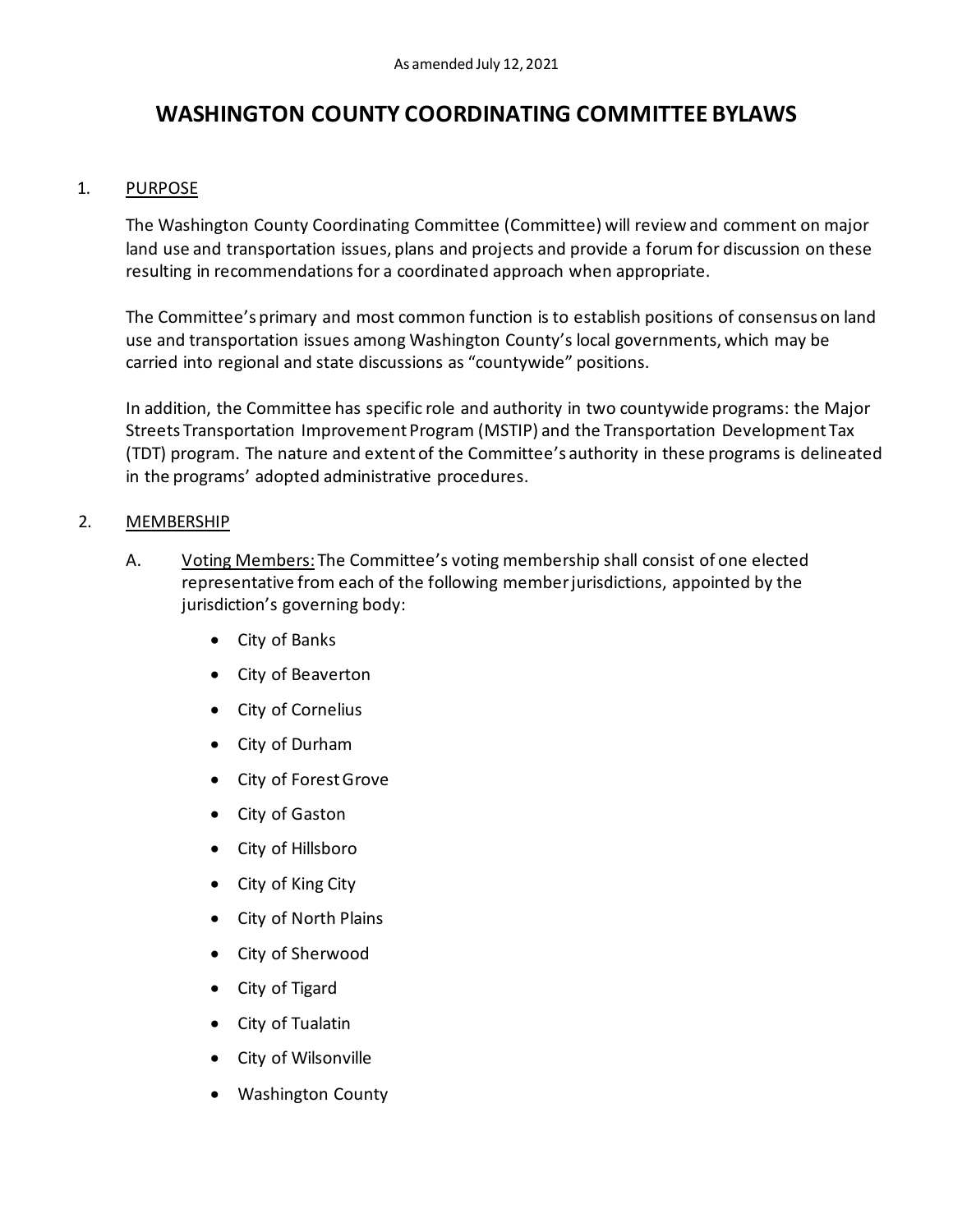- B. Voting Member Alternates: Each voting member shall have a designated alternate elected representative appointed by the jurisdiction's governing body. Each voting member shall be responsible for notifying their designated alternate in the event they are unable to attend a meeting.
- C. Changes in Voting Member or Alternate Designation: The governing body of a city shall promptly notify the Committee Secretary in writing of any change in the city's designated voting member or alternate.
- D. Regional Committee Membership: While not a requirement, in order to facilitate regional coordination, the Committee's voting membership should include at least one representative currently serving on each of the following committees:
	- 1. Metro Joint Policy Advisory Committee on Transportation (JPACT)
	- 2. Metro Policy Advisory Committee (MPAC)
	- 3. Oregon Department of Transportation Region 1 Area Commission on Transportation (R1 ACT)
- E. Non-voting Member Entities: Non-voting member entities may be added to the Committee with approval of a majority of the voting members to facilitate coordination with key land use and transportation agencies on regional and state discussions and development of "countywide" positions.

#### 3. OFFICERS

- A. Chair: The Chair presides over Committee meetings, approves the meeting agendas, and confirms or cancels meetings. The Chair shall serve only one consecutive two-year term, except as provided herein.
- B. Vice Chair (Chair-Elect): The Vice Chair shall assume the Chair's duties in the event of the Chair's absence. Additionally, the Vice Chair shall become Chair at the beginning of the next two-year Chair term, unless a majority of the voting members elect a different member to serve as Chair.
- C. Elections: The voting members shall elect a Chair and Vice Chair at the first Committee meeting in odd-numbered years.
- D. Mid-term vacancies: In the event of a mid-term Chair vacancy, the Vice-Chair shall assume the Chair position for the reminder of the current term. The voting members shall also elect a new Vice Chair to fill the remainder of the current term. A Chair or Vice Chair who fill a mid-term vacancy may also be elected to serve one subsequentfull two-year term in the same position.
- E. Secretary: The Secretary of the Committee shall be the Director of the County's Department of Land Use and Transportation. The Secretary provides administrative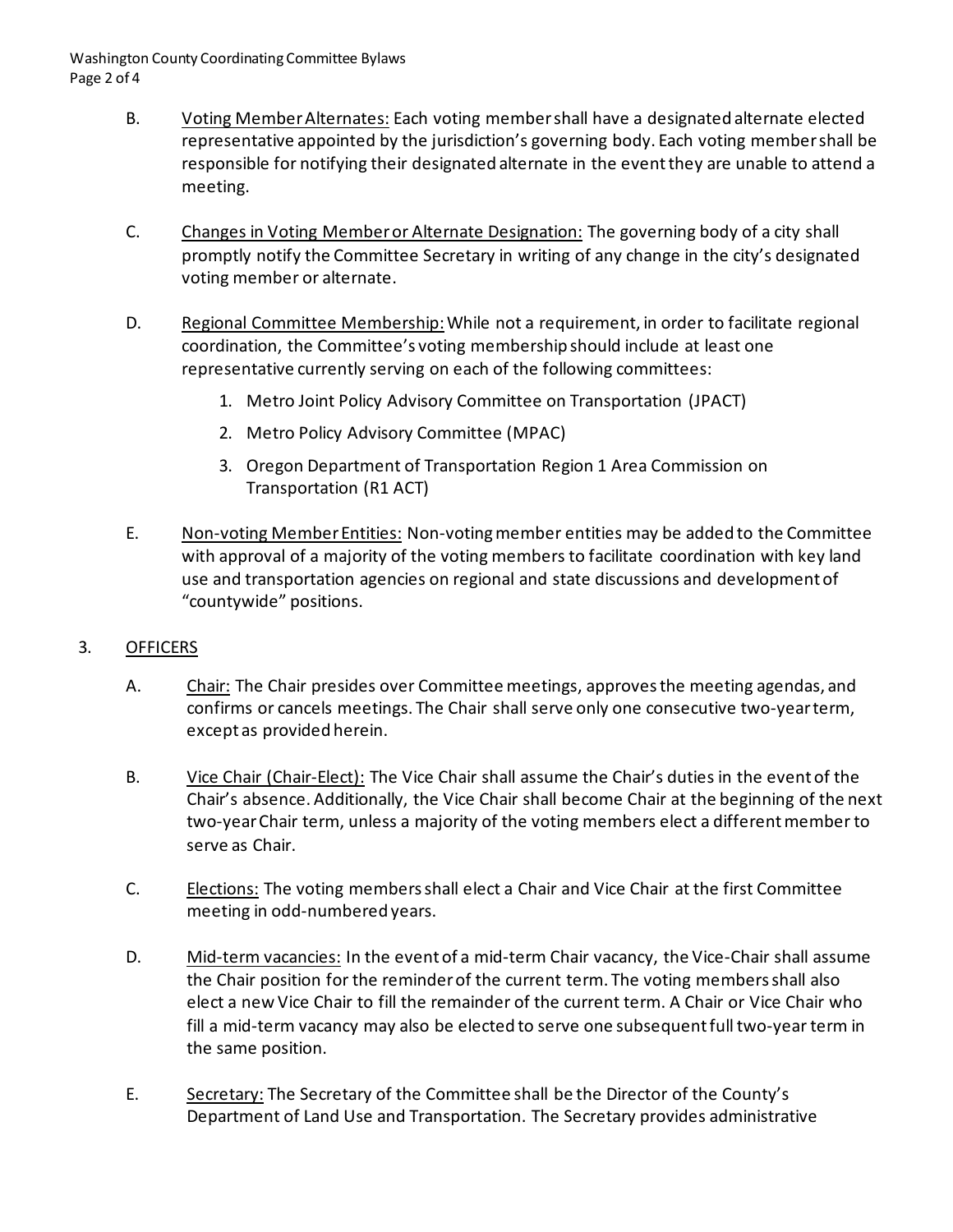support to the Committee such as logistical support for meetings and preparation, distribution and archiving of meeting materials and records, including meeting agendas and summaries, as well as letters, memoranda and reports as directed by the Committee. The Secretary shall keep a roster of all voting members, alternates and non-voting members of the Committee.

## 4. PROCEDURES

- A. Meetings:Meetings will be held monthly on a day to be determined by the Committee to allow for appropriate review and consideration of key land use and transportation issues on JPACT, MPAC, R1 ACT or other agenda. Additional meetings may be held as determined warranted by the Chair or by a vote of the Committee. Meetings shall be conducted in accordance with Robert's Rules newly revised. All meetings shall be public and comply with state public meeting requirements.
- B. Quorum: A quorum of the Committee shall consist of seven voting members, including designated alternates sitting in the absence of voting members.
- C. Voting: Voting in the Committee shall carry by a simple majority of those voting members present, including designated alternates sitting in the absence of voting members.
- D. Records: The Secretary shall document all committee actions in the form of meeting summaries, memoranda and special reports. Records shall be retained per state retention requirements.
- E. Agendas: The Chair will solicit agenda items from Committee members. Meeting agendas shall be distributed a minimum of three (3) business days prior to the meeting to allow for discussion by member jurisdictions' governing bodies.

#### 5. TECHNICAL ADVISORY COMMITTEES

The Committee shall be informed and advised by the following standing technical advisory committees, as well as other ad hoc committees established for information and advice on specific issues, plans or projects of interest to the Committee.

Membership of the standing advisory committees shall consist of staff representatives of all voting member jurisdictions on the Committee. The standing advisory committees shall operate under the same procedures as the Committee, meeting monthly on a day to be determined by the advisory committee members. Non-voting memberentities may be added to the standing advisory committees with approval of a majority of the advisory committee's voting members to facilitate coordination with key land use and transportation agencies on regional and state discussions and development of "countywide" positions.

A. Transportation Advisory Committee: This advisory committee shall review transportation plans, projects and funding issues, and make recommendations to the Committee.